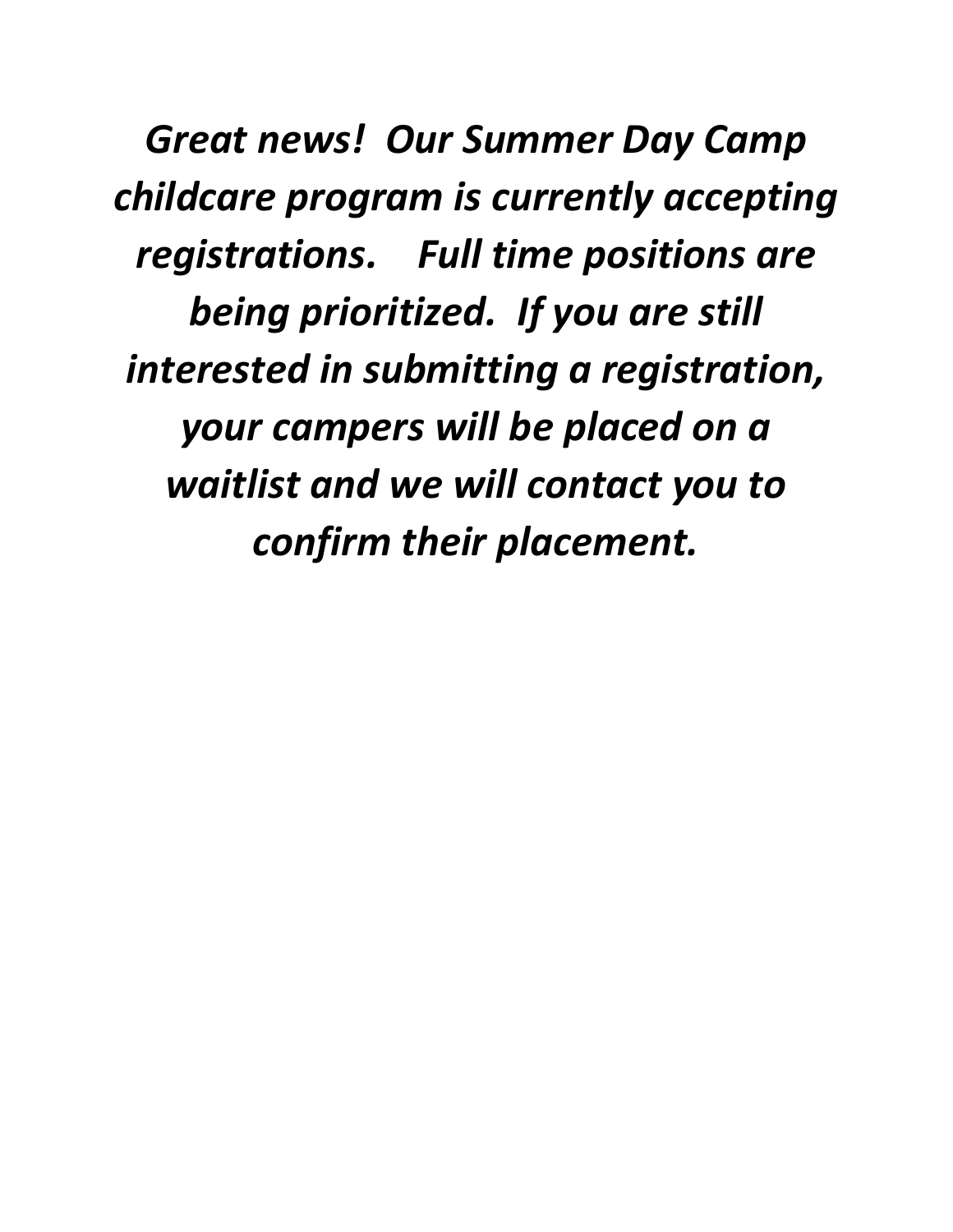## **CHILD INFORMATION RECORD**

## State of Michigan - Department of Licensing and Regulatory Affairs - Child Care Licensing

Instructions: Unless otherwise indicated, all requested information must be provided. If the information is not known or does not apply, "unknown" or "none" is the required response. A blank field, a line through a field or "N/A" are not acceptable responses.

| <b>For Provider</b><br>Date of Admission<br>Use Only:                                     |                                                                                                                                                                                                                                                                                                                                                                                                                         |                       |                   | Date of Discharge                     |                                         |                                      |                             |                                                       |                                      |  |
|-------------------------------------------------------------------------------------------|-------------------------------------------------------------------------------------------------------------------------------------------------------------------------------------------------------------------------------------------------------------------------------------------------------------------------------------------------------------------------------------------------------------------------|-----------------------|-------------------|---------------------------------------|-----------------------------------------|--------------------------------------|-----------------------------|-------------------------------------------------------|--------------------------------------|--|
|                                                                                           | Name of Child (Last, First, Middle Initial)                                                                                                                                                                                                                                                                                                                                                                             |                       |                   |                                       |                                         | Male                                 | Sex: (circle one)<br>Female |                                                       | Child's Date of Birth                |  |
| Address (Number and Street, Building/Apartment Number)                                    |                                                                                                                                                                                                                                                                                                                                                                                                                         |                       |                   |                                       | City                                    |                                      | <b>State</b>                | Zip Code                                              |                                      |  |
| Parent/Legal Guardian's Name                                                              |                                                                                                                                                                                                                                                                                                                                                                                                                         |                       | Home Phone        |                                       | Parent/Legal Guardian's Name (Optional) |                                      |                             |                                                       | Home Phone                           |  |
| Home Address (if not child's address)                                                     |                                                                                                                                                                                                                                                                                                                                                                                                                         | Cell Phone            |                   | Home Address (if not child's address) |                                         |                                      |                             | <b>Cell Phone</b>                                     |                                      |  |
| City                                                                                      |                                                                                                                                                                                                                                                                                                                                                                                                                         | <b>State</b>          | Zip Code          |                                       | City                                    |                                      | <b>State</b>                | Zip Code                                              |                                      |  |
| Email Address (optional)                                                                  |                                                                                                                                                                                                                                                                                                                                                                                                                         |                       |                   |                                       | <b>Email Address</b>                    |                                      |                             |                                                       |                                      |  |
| <b>Employer Name</b>                                                                      |                                                                                                                                                                                                                                                                                                                                                                                                                         |                       | <b>Work Phone</b> |                                       | <b>Employer Name</b>                    |                                      |                             |                                                       | <b>Work Phone</b>                    |  |
| Physician's or Health Clinic's Phone Number<br>Name of Child's Physician or Health Clinic |                                                                                                                                                                                                                                                                                                                                                                                                                         |                       |                   |                                       |                                         |                                      |                             |                                                       |                                      |  |
|                                                                                           | Hospital Preferred for Emergency Treatment (optional)                                                                                                                                                                                                                                                                                                                                                                   |                       |                   |                                       |                                         |                                      |                             |                                                       |                                      |  |
|                                                                                           | Allergies, Special Needs and Special Instructions (Attach additional sheets, if necessary.)                                                                                                                                                                                                                                                                                                                             |                       |                   |                                       |                                         |                                      |                             |                                                       |                                      |  |
|                                                                                           | BCAL-3731 (Rev. 7-18) Previous edition 6-17 may be used.                                                                                                                                                                                                                                                                                                                                                                |                       |                   |                                       |                                         |                                      |                             |                                                       | See Reverse Side                     |  |
|                                                                                           | Emergency Contact & Release of Child: List all individuals, including parents/legal guardians, in order of preference, to be contacted in an emergency. If<br>possible, include at least one person other than the parents/legal guardians to be contacted in an emergency and to whom the child can be released. The<br>second phone number column can be left blank. (If more individuals, attach additional sheets.) |                       |                   |                                       |                                         |                                      |                             |                                                       |                                      |  |
| 1.                                                                                        |                                                                                                                                                                                                                                                                                                                                                                                                                         |                       |                   |                                       | $\lambda$                               |                                      |                             |                                                       |                                      |  |
| 2.                                                                                        |                                                                                                                                                                                                                                                                                                                                                                                                                         |                       |                   |                                       |                                         |                                      |                             |                                                       |                                      |  |
| 3.                                                                                        |                                                                                                                                                                                                                                                                                                                                                                                                                         |                       |                   |                                       |                                         |                                      |                             |                                                       |                                      |  |
|                                                                                           | Release of Child Only: List all individuals, other than the parents/legal guardians, to whom the child may be released. (If more individuals, attach additional sheets.)                                                                                                                                                                                                                                                |                       |                   |                                       |                                         |                                      |                             |                                                       |                                      |  |
| 11.                                                                                       |                                                                                                                                                                                                                                                                                                                                                                                                                         |                       | $\lambda$         |                                       | 2.                                      |                                      |                             |                                                       |                                      |  |
| 3.                                                                                        |                                                                                                                                                                                                                                                                                                                                                                                                                         |                       | $\lambda$         |                                       | 4.                                      |                                      |                             |                                                       |                                      |  |
| Parent/Legal Guardian Initials:                                                           |                                                                                                                                                                                                                                                                                                                                                                                                                         |                       |                   |                                       |                                         |                                      |                             |                                                       |                                      |  |
|                                                                                           | I give permission to Otsego County Sportsplex, licensed by the Department of Licensing and Regulatory Affairs to secure emergency medical<br>treatment for the above named minor child while in care.                                                                                                                                                                                                                   |                       |                   |                                       |                                         |                                      |                             |                                                       |                                      |  |
|                                                                                           | I certify that I accurately completed this form and if anything changes, I will notify the provider by updating this form.                                                                                                                                                                                                                                                                                              |                       |                   |                                       |                                         |                                      |                             |                                                       |                                      |  |
| Signature of Parent or Guardian                                                           |                                                                                                                                                                                                                                                                                                                                                                                                                         |                       |                   |                                       |                                         | Date Signed                          |                             |                                                       |                                      |  |
| Date Card<br>Reviewed                                                                     | Parent or Legal<br>Guardian Initials                                                                                                                                                                                                                                                                                                                                                                                    | Date Card<br>Reviewed |                   | Parent or Legal<br>Guardian Initials  | Date Card<br>Reviewed                   | Parent or Legal<br>Guardian Initials |                             | Date Card<br>Reviewed                                 | Parent or Legal<br>Guardian Initials |  |
| LARA is an equal opportunity employer/program.                                            |                                                                                                                                                                                                                                                                                                                                                                                                                         |                       |                   |                                       |                                         |                                      |                             | AUTHORITY: 1973 PA 116<br><b>COMPLETION: Required</b> |                                      |  |

LARA is an equal opportunity employer/program.

PENALTY: Rule Violation Citation.